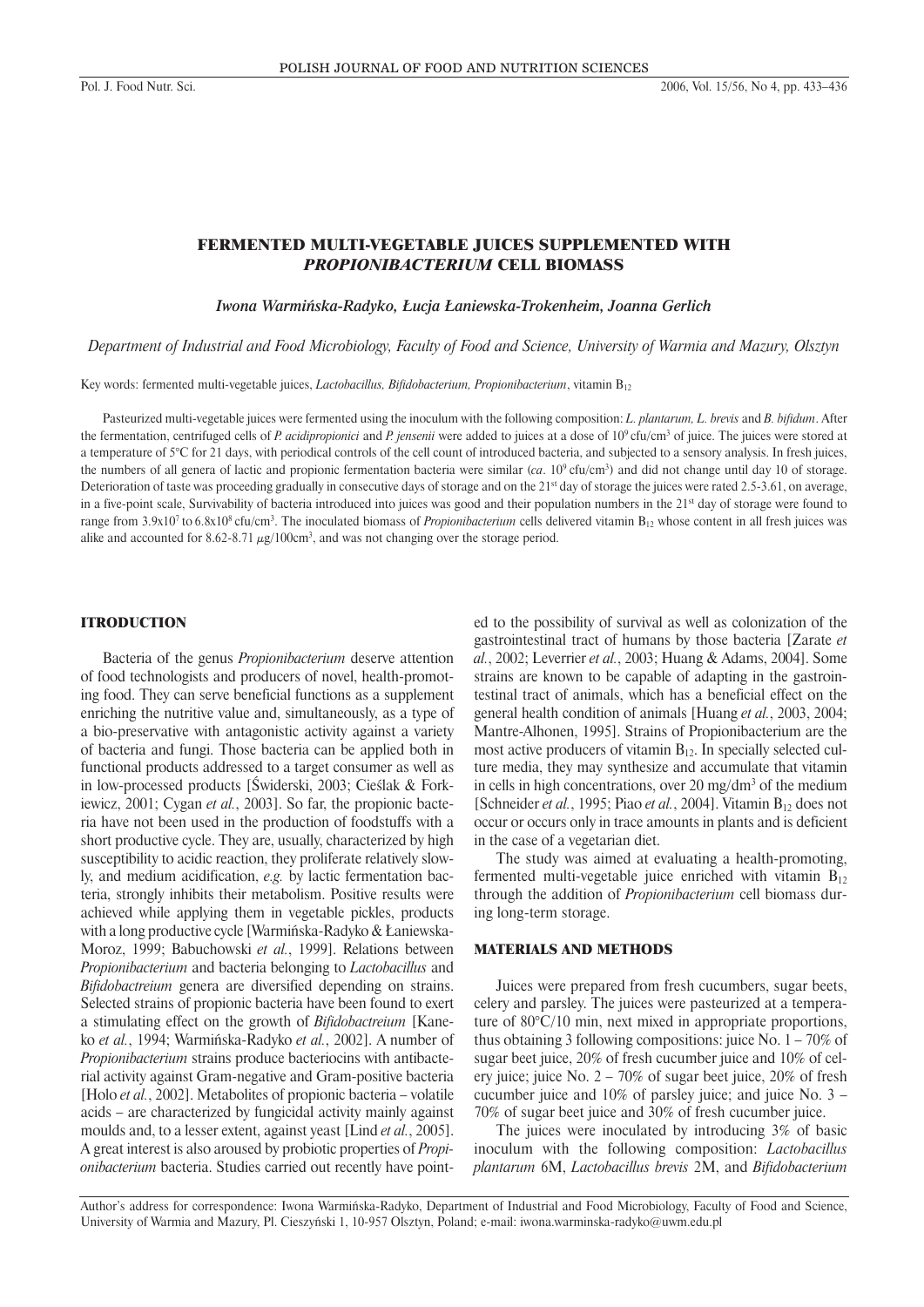*bifidum* 557, at a 2:1:1 ratio. Fermentation was run for 24 h at a temperature of 30 $\degree$ C. After the fermentation, 10% (v/v) biomass of *P. acidipropionici* 117 and *P. jensenii* 128 strains suspended in a physiological saline was added to particular juices. The juices were kept at a temperature of  $5^{\circ}$ C. Numbers of particular genera of bacteria were analysed after 1, 3, 7, 10, 14 and 21 days of storage: *Lactobacillus* on MRS culture medium (Merck), *Bifidobacterium* on Garche's medium, and *Propionibacterium* on lactate medium. Simultaneously, pH was controlled and a sensory analysis of fermented juices was carried out using a 5-point scale according to Baryłko-Pikielna [1975].

Fresh juices and juices after 21 days of cold storage were determined for the content of vitamin  $B_{12}$  using the method of high-performance liquid chromatography according to Hiroshi & Ichiro [1997], applying an HP 1050 chromatograph on a LiChrosper column RP-18e 250x4.6 mm.

## RESULTS AND DISCUSSION

The inoculum delivered into particular juices from  $4.5 \times 10^7$ to  $2.1 \times 10^8$  cfu/cm<sup>3</sup> of *Lactobacillus* and from  $7.7 \times 10^7$  to  $2.2 \times 10^8$  cfu/cm<sup>3</sup> of *Bifidobacterium* rods. After 24-h fermentation, the cell count of both genera of lactic fermentation bacteria increased over hundredfold and reached 3.25–  $-3.8 \times 10^9$  cfu/cm<sup>3</sup> (Figures 1–3).



*Propionibacterium* sp. *Bifidobacterium* sp. *Lactobacillus* sp.

FIGURE 1. Changes in the number of introduced lactic fermentation bacteria during storage od fermented tree-component juice No. 1.



FIGURE 2. Changes in the number of introduced lactic fermentation bacteria during storage od fermented tree-component juice No. 2.



*Propionibacterium* sp. *Bifidobacterium* sp. *Lactobacillus* sp.

FIGURE 3. Changes in the number of introduced lactic fermentation bacteria during storage od fermented two-component juice No. 3.

The growth of particular bacteria proceeded alike, similar was also the acid-forming activity in three juices differing in composition. It was indicated by both changes in juices pH after the fermentation as well as gains in population numbers of the bacteria introduced. The reaction of juices measured before the fermentation accounted for pH 5.86–6.0 and after the 24-h fermentation changed to pH 3.86–3.90, which indicates a good acid-forming activity of inoculum bacteria. The acidity of juices obtained remained at the same level over the entire storage period, which was stated based on pH measurements. The introduced biomass of centrifuged cells of *Propionibacterium* contained 2.61–2.96×109 cfu/cm3 juice of live cells, hence all genera of the bacteria occurred in the same numbers in the first day of storage. In the medium of fermented vegetable juices, all genera of the bacteria well survived storage at a temperature of 5°C. Numbers of their populations changed negligibly within the same log cycle in all juices up to the  $10<sup>th</sup>$  day of storage (Figures 1–3). Since the  $14<sup>th</sup>$  day, cell counts in all juices reached  $10<sup>8</sup>$  cfu/cm<sup>3</sup> for all genera of the bacteria and such populations were remaining unchanged until day 21. Only in juice No. 2 was the number of *Lactobacillus* and *Bifidobacterium* bacteria lower on that day, around  $10<sup>7</sup>$  cfu/cm<sup>3</sup> (Figure 2). Similar changes in bacterial counts during fermentation and storage of juices were observed by Babuchowski *et al.* [1999] and Yoon *et al.* [2005].

Fermented juices from sugar beet were investigated during 4-week storage by Yoon *et al.* [2005]. The authors evaluated the survivability of *Lactobacillus sp.* bacteria as good, since after such a long time of storage their number decreased by as little as from 1 to 3 log cycles and reached from  $10<sup>6</sup>$  to 108 cfu/cm3 . It was shown that storage temperature of juices ranging from 4°C to 6°C was the most favorable as it facilitated the survivability of lactic fermentation bacteria and maintaining appropriate sensory attributes.

The sensory assessment of juices No. 1 and No. 2, carried out immediately after the fermentation and after the introduction of propionic bacteria biomass, demonstrated their similar quality. Both juices were evaluated with points whose averaged value for taste, aroma and colour accounted for 4.78 and 4.56, respectively (Tables 1 and 2). The two-component juice No. 3 immediately after the fermentation demonstrated taste with a distinct cucumber-like flavour, which was negatively associated with a typical beetroot colour, thus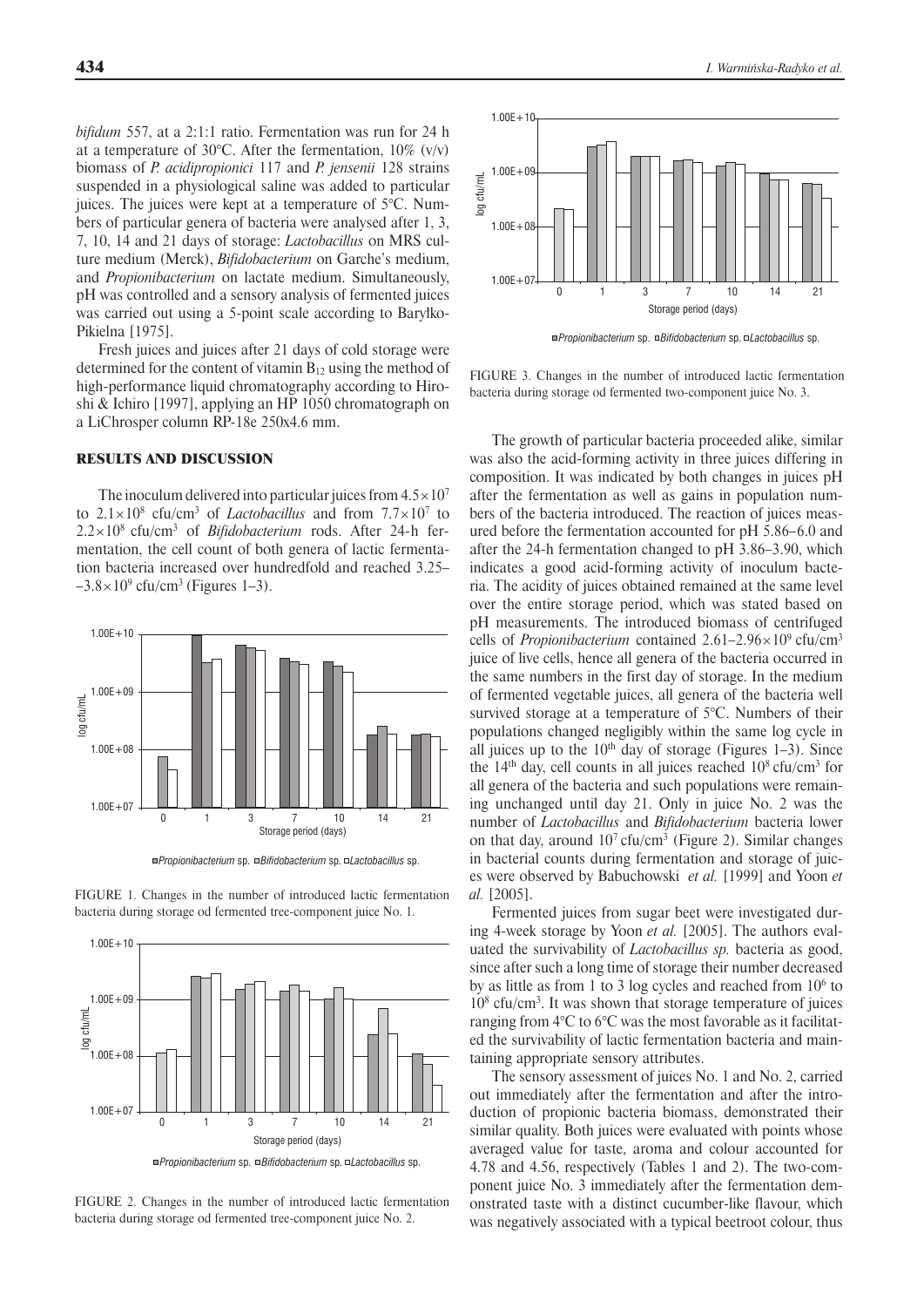TABLE 1. Sensory quality of juice No. 1 during cold storage.

| Storage          | Aroma                    | Taste | Colour | Mean score |
|------------------|--------------------------|-------|--------|------------|
| period<br>(days) | Units of a 5-point scale |       |        |            |
|                  | 4.50                     | 4.83  | 5.00   | 4.78       |
| 3                | 4.00                     | 4.66  | 5.00   | 4.55       |
| 7                | 3.50                     | 4.00  | 4.83   | 4.11       |
| 10               | 3.50                     | 4.00  | 4.63   | 4.04       |
| 14               | 3.33                     | 3.16  | 4.67   | 3.72       |
| 21               | 3.00                     | 3.16  | 4.67   | 3.61       |

TABLE 2. Sensory quality of juice No. 2 during cold storage.

| Storage          | Aroma                    | Taste | Colour | Mean score |  |
|------------------|--------------------------|-------|--------|------------|--|
| period<br>(days) | Units of a 5-point scale |       |        |            |  |
|                  | 4.17                     | 4.50  | 5.00   | 4.56       |  |
| 3                | 4.00                     | 4.33  | 5.00   | 4.44       |  |
| 7                | 4.00                     | 4.17  | 4.83   | 4.33       |  |
| 10               | 3.93                     | 4.17  | 4.67   | 4.22       |  |
| 14               | 3.50                     | 3.66  | 4.67   | 3.94       |  |
| 21               | 3.17                     | 2.67  | 2.83   | 2.89       |  |

TABLE 3. Sensory quality of juice No. 3 during cold storage.

| Storage          | Aroma                    | Taste | Colour | Mean score |  |
|------------------|--------------------------|-------|--------|------------|--|
| period<br>(days) | Units of a 5-point scale |       |        |            |  |
|                  | 3.66                     | 3.83  | 4.67   | 4.05       |  |
| 3                | 3.33                     | 3.83  | 4.50   | 3.89       |  |
| 7                | 3.33                     | 3.66  | 4.50   | 3.83       |  |
| 10               | 3.17                     | 2.33  | 4.50   | 3.33       |  |
| 14               | 2.50                     | 2.17  | 4.17   | 2.95       |  |
| 21               | 1.83                     | 1.50  | 4.17   | 2.50       |  |

TABLE 4. Content of vitamin  $B_{12}$  in fresh juices and after 21 days of storage.

|           | Vitamin $B_{12}$ content ( $\mu$ g/100 cm <sup>3</sup> ) |               |  |
|-----------|----------------------------------------------------------|---------------|--|
| Juice No. | Fresh juices                                             | Stored jucies |  |
|           | 8.81                                                     | 8.62          |  |
|           | 8.76                                                     | 8.69          |  |
|           | 8.79                                                     | 8 71          |  |
|           |                                                          |               |  |

it was rated a lower average score, 4.5 point (Table 3). That attribute appeared to intensify in the period of storage and that juice obtained the lowest scores, as little as 2.5 points on average in the 21<sup>st</sup> day of storage.

The colour of juices was the most stable attribute during storage and in all juices obtained the highest scores. According to Klewicka *et al.* [2004], a decrease in juice pH to 4.0 and less as a result of lactic fermentation permanently stabilizes colour as well as affects its partial reconstruction in the case of a change into brown as affected by thermal treatment.

The three-component juices No. 1 and 2 immediately after the fermentation were characterized by pleasant taste and aroma resulting from the contribution of parsley and celery which masked the taste of cucumber. During storage, negative taste and olfactory sensations were observed to intensify gradually. The sensory attributes of juices, their durability and changes during storage depend, to a great extent, on the inoculum applied, the appropriate selection of strains constituting it. Investigations of Klewicka *et al*. [2004] and those of Babuchowski *et al*. [1999] confirmed that the appropriate combination of strains applied to run fermentation of vegetable raw materials guarantees achieving desirable senso-

All juices were also determined for the content of vitamin B12. The introduction of *Propionibacterium* cell biomass enriched the multi-vegetable juices with that vitamin, usually deficient in vegetable products (Table 4). Analyses were carried out two times: immediately after the introduction of propionic bacteria biomass and on the 21st day of storage. When introducing equal volumes of the cell biomass into all juices examined, similar results were obtained, the concentration of vitamin  $B_{12}$  fluctuated between 8.6 and 8.8  $\mu$ g/100 cm<sup>3</sup>. The content o vitamin delivered with propionic bacteria cells remained almost unchanged during storage of juices. This points to the stability of that vitamin in juices with reaction around pH 3.80 and in the presence of considerable numbers of live cells of lactic fermentation bacteria and *Propionibacterium*. Investigations of Warmińska-Radyko & Łaniewska- -Moroz [1999] demonstrated the possibility of enriching fermented cabbage with vitamin B<sub>12</sub> through applying *Propionibacterium* inoculum. The growth of those bacteria in fermented vegetable mass proceeded very slowly and the content of vitamin was observed to increase negligibly to reach almost twofold higher concentration after 28 days, as compared to traditional pickled products. By appropriately adjusting active strains and by introducing biomass with an appropriate concentration of cells it is possible to enrich vegetable products with vitamin, lending them additional health-promoting properties.

#### **CONCLUSIONS**

ry traits.

1. The multi-vegetable juices subjected to fermentation by appropriately selected strains of lactic fermentation bacteria gain new sensory and nutritional values.

2. The concentrate of *Propionibacterium* cells containing strains, selected in terms of the activity towards biosynthesis of vitamin  $B_{12}$ , may be a natural method of enriching fermented vegetable juices with vitamins. The biomass of live and dead cells provided 8.7  $\mu$ g of vitamin B<sub>12</sub> /100 cm<sup>3</sup> of juice.

3. Immediately after the fermentation and supplementation with *Propionibacterium* bacteria, in the sensory analysis the juices obtained from 4.78 to 4.05 points depending on the composition of vegetable constituents.

4. Until day 10 of cold storage, sensory attributes of all juices were remaining unchanged or changed only to a negligible extent. The three-component juices No. 1 and No. 2 were characterised by more stable sensory attributes and obtained better scores during cold storage, as compared to the two-component juice No. 3.

5. The survivability of all strains used for the production of juices was evaluated as good, their population numbers remained at a level of  $10^9$  cfu/cm<sup>3</sup> up to the tenth day of storage, and after three weeks some live cells were still observed and their number ranged from  $10<sup>7</sup>$  to  $10<sup>8</sup>$  cfu/cm<sup>3</sup> of juice.